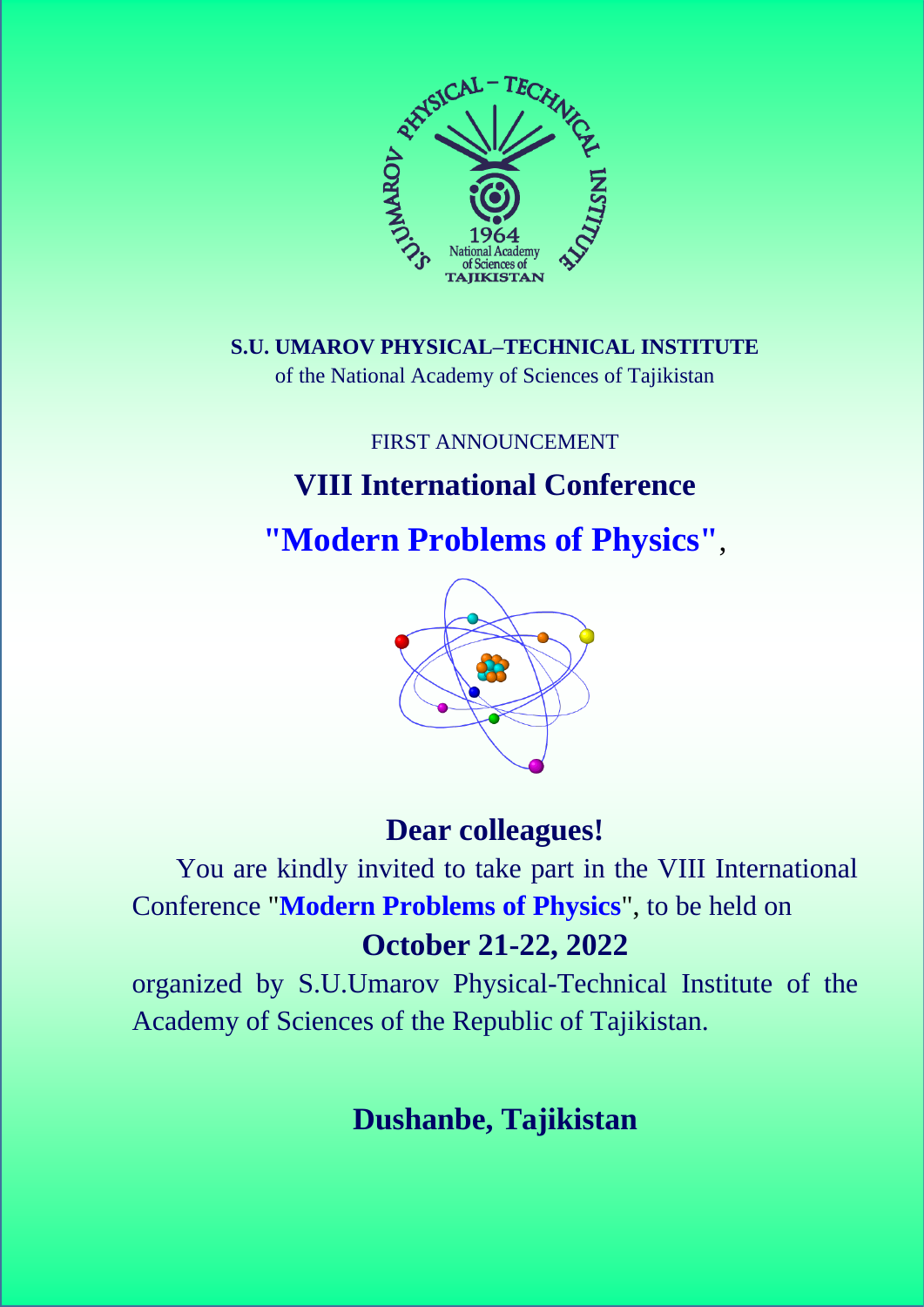## ❖ **SCIENTIFIC COMMITTEE:**

F.Rakhimi (Chairman, Tajikistan), F.Shokir (Co-chairman, Tajikistan), T.Kh.Salikhov (Co-chairman, Tajikistan), F.Kholmurodov (Tajikistan), S.Odinaev (Tajikistan), M.A.Anisimov (USA), F.Kh.Abdullaev (Uzbekistan), D.Matrasulov (Uzbekistan), I.N.Askerzade (Turkey), S.Saxena (Great Britain), L.A.Bulavin (Ukraine), M.I.Ilolov (Tajikistan), N.N.Nizomov (Uzbekistan), V.I.Lebedev (Russia), Kh.T.Kholmurodov (Russia), G.I.Likhtenshtein (Israel), N.P.Malomuzh (Ukraine), Yu.P.Rybakov (Russia), V.A.Matveev (Russia), M.F.Golovko (Ukraine), R.Myrzakulov (Kazakhstan), Yu.M.Shukrinov (Russia), S.M.Akhmadzoda (Tajikistan).

# ❖ **ORGANIZING COMMITTEE:**

I.N.Ganiev, Kh.M.Akhmedov, Kh.S.Karimov, S.F.Abdulloev, D.K.Solekhov, Z.Sh.Yuldashev, A.Murodiyon, A.G.Safarov, A.A.Abdurasulov, K.Boturov, Z.Nizomov, S.Yunusova, A.Kholov, A.G.Jabborov, M.S,Qurboniyon, P.A.Kholov, T.Alidodov, N.A.Abdurasulova, S.Davlatmamadova, A.T.Maqsudi, Sh.Sh.Azimov, I.Kh.Yusupov, I.R.Rakhmonov.

### ❖ **SECRETARIES:**

A.S.Burhonzoda, D.D.Nematov, S.F.Odinaev, Kh.R.Rakhmonov

# ❖ **Main topics**

- − Applied and theoretical physics, dynamical systems
- − Condensed matter, nanotechnology and new materials
- − Problems of renewable and non-conventional energy
- − Cosmic rays, nuclear physics and technology
- − Atmospheric physics, climate change and water problems
- − Medical and biological physics

❖ **Conference languages:** 

## **Tajik, Russian, English.**

❖ **Papers have to be sent to:**

phti.tajikistan@gmail.com

# ❖ **Deadline for submission of papers:**

### **September 10, 2022**

### ❖ **Conference venue:**

299/1, Aini Ave, Dushanbe – S.U. Umarov Physical-Technical Institute of Academy of Sciences of the Republic of Tajikistan

# **Reference contacts:**

F.Shokir – (+992)927770426 F.Kholmurodov – (+992) 935153003

A.S.Burhonzoda, D.D.Nematov S.F. Odinaev Kh.R.Rakhmonov (+992) 901000468 (+992) 900992235 (+992) 938013201 (+992) 938249292